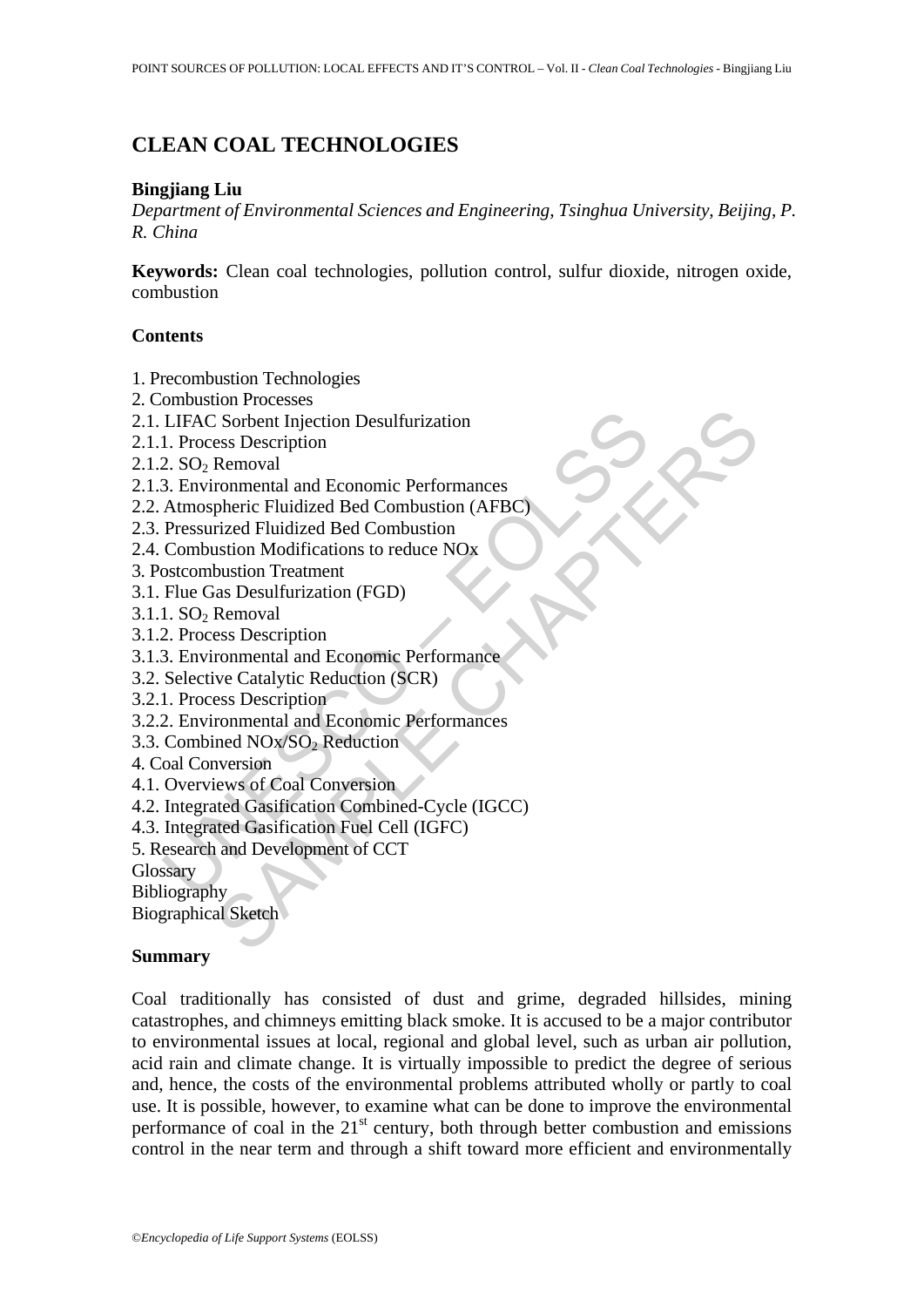benign coal processing to produce energy and liquid or gaseous fuels from coal. The principal questions are technical and economic: In what ways and at what cost can this complex substance be transformed into useful energy (and possibly useful materials) while reducing its environmental impact to an acceptable level over the long term? The solutions, which are being developed today or proposed for tomorrow, fall under the generic name of "clean coal technologies".

Clean coal technologies are intended to reduce the policy conflict between continuing coal use and protecting environmental quality by improving the effectiveness of control technologies and reduce their costs. Clean coal technologies include a family of precombustion, combustion, postcombustion, and conversion technologies designed to provide the coal user (usually an industry or electric power utility) with added technical capabilities and flexibility and better environmental controls at a lower cost.

Clean coal technologies generally are classified by the stage of energy production at which they are applied. In precombustion technologies, sulfur and other impurities are removed from the fuel before it is burned. Combustion technologies employ techniques to prevent pollutant emissions in the boiler while the coal burns. With postcombustion technologies, fuel gas released from a boiler is treated to reduce its content of pollutants. Finally, in conversion, the coal, rather than being burned, is transformed into a gas or liquid that can be cleaned and used as a fuel.

## **1. Precombustion Technologies**

Precombustion clean coal technologies mainly refer to coal cleaning or beneficiation before combustion. The purpose is to remove impurities and improve coal's heat content, which affects generating efficiency.

an coal technologies generally are classified by the stage of ench they are applied. In precombustion technologies, sulfur and o oved from the fuel before it is burned. Combustion technologies ent polition ten end between rechable generally are classified by the stage of energy production<br>technologies generally are classified by the stage of energy production<br>om the fuel before it is burned. Combustion technologies employ ecchinque<br>llutant Most physical cleaning processes crush and wash the raw coal before removing the impurities. The impurities are separated out by density differences or variations in their physical characteristics. Almost all the conventional separation processes use water-based methods, which require subsequent water removal. Coarse sizes are invariably separated by gravity-based methods, which become increasingly inefficient for smaller particles. Methods based on surface property difference are then used. Conventional methods are not readily applicable to ultra-fines. The efficiency of conventional coal cleaning techniques in removing sulfur is variable. Only inorganic sulfur can be removed by conventional methods and the degree of removal is influenced greatly by mineral type and coal particle size; the larger the particle, the lower the potential for sulfur removal. Statically, physical cleaning can remove from coal 30 to 50 percent of the pyretic sulfur (which is not organically bound into the coal), or 10 to 30 percent of the total sulfur content. Advanced physical cleaning methods include flotation, agglomeration and flocculation and dry cleaning. Works carried out to date indicates that these techniques could yield 80-90% removal of inorganic sulfur.

To remove sulfur that is organically bound in coal requires chemical or biological coal cleaning. Report results suggest that it is possible to remove up to 90% of either pyretic or organic sulfur from coal using oxidation agent at high temperature and pressure, and micro-organisms (the use of bacteria to eat the sulfur in coal). These processes are still in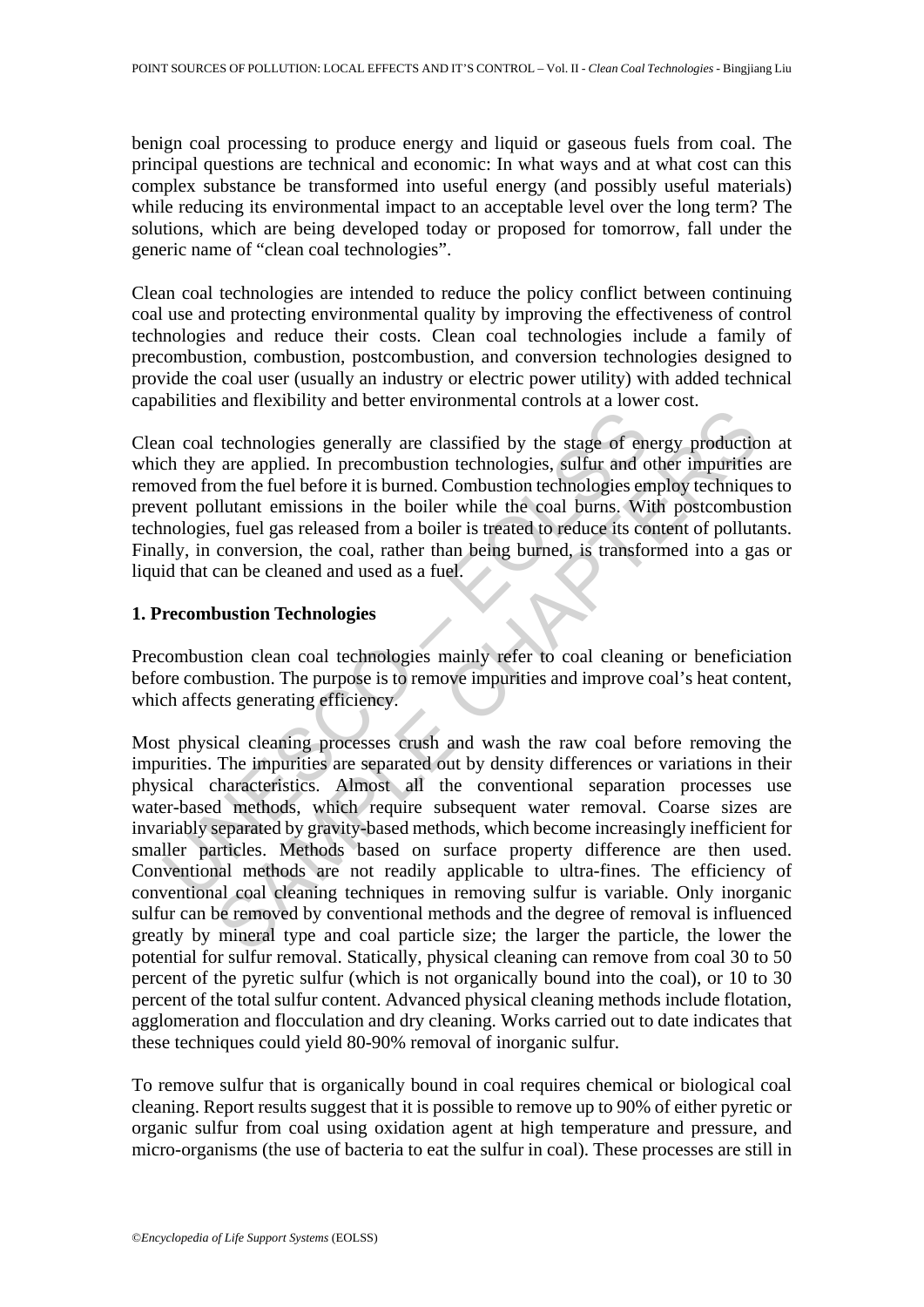development.

### **2. Combustion Processes**

**SO2 formation**: All coals contain sulfur. Some of this sulfur, known as organic sulfur, is intimately associated with the coal matrix. The rest of the sulfur, in the form of pyrites or sulfates, is associated with the mineral matter. High-sulfur bituminous coals contain up to about 4% sulfur, whereas low-sulfur Western coals may have sulfur content below 1%. Upon combustion, most of the sulfur is converted to  $SO<sub>2</sub>$ , with a small amount being further oxidized to sulfur trioxide  $(SO<sub>3</sub>)$ .

 $S(Coal) + O<sub>2</sub> = SO<sub>2</sub>$ 

 $SO_2 + 1/2 O_2 = SO_3$ 

Because, in the absence of a catalyst, the formation of  $SO<sub>3</sub>$  is slow, over 98% of the combusted sulfur is in the form of  $SO<sub>2</sub>$ .

+ 1/2 O<sub>2</sub> = SO<sub>3</sub><br>ause, in the absence of a catalyst, the formation of SO<sub>3</sub> is slow<br>busted sulfur is in the form of SO<sub>2</sub>.<br>**x formation**: Most of the NOx formed during the combustion pro<br>oxidation mechanisms: (1) reacti  $D_2 = SO_3$ <br>
an the absence of a catalyst, the formation of  $SO_3$  is slow, over 98% of<br>
sulfur is in the form of  $SO_2$ .<br> **ation**: Most of the NOx formed during the combustion process is the resu<br>
ion mechanisms: (1) reactio **NOx formation**: Most of the NOx formed during the combustion process is the result of two oxidation mechanisms: (1) reaction of nitrogen in the combustion air with excess oxygen, referred to as thermal NOx; and (2) reaction of nitrogen that is chemically bound in the coal, referred to as fuel NOx. Thermal NOx generally represents about 25% of the total and fuel NOx about 75%. In addition, minor amounts of NOx are formed through complex interaction of molecular nitrogen with hydrocarbons in an early phase of the flame front; this is referred to as prompt NOx. The quantity of NOx formed depends primarily on the "three t's:" temperature, time, and turbulence. In other words, flame temperature and the residence time of the fuel/air mixture, along with the nitrogen content of the coal and the quantity of excess air used for combustion, determine NOx levels in the flue gas. Combustion modifications delay the mixing of fuel and air, thereby reducing temperature and initial turbulence, which minimizes NOx formation.

Several techniques are in use to remove sulfur dioxide or limit NOx emissions during coal combustion while maintaining or improving thermal efficiency.

## **2.1. LIFAC Sorbent Injection Desulfurization**

## **2.1.1. Process Description**

The abbreviation LIFAC refers to the process, which involves Limestone Injected into the Furnace with Activation of untreated Calcium oxide. LIFAC technology is designed to remove sulfur dioxide (SO2) produced in a coal-fired utility boiler, using a limestone sorbent at a calcium/sulfur molar ratio of 2.0-2.5. A unique feature of this technology is humidification of the flue gas in a separate activation reactor, which increases SO<sub>2</sub> removal. An electrostatic precipitator downstream from the point of injection captures the reaction products, along with the fly ash entrained in the flue gas. Pulverized limestone is pneumatically blown into the upper part of the boiler near the superheater where it absorbs some of the  $SO_2$  in the boiler flue gas. The limestone is calcined into calcium oxide and is available for capture of additional  $SO_2$  downstream in the activation, or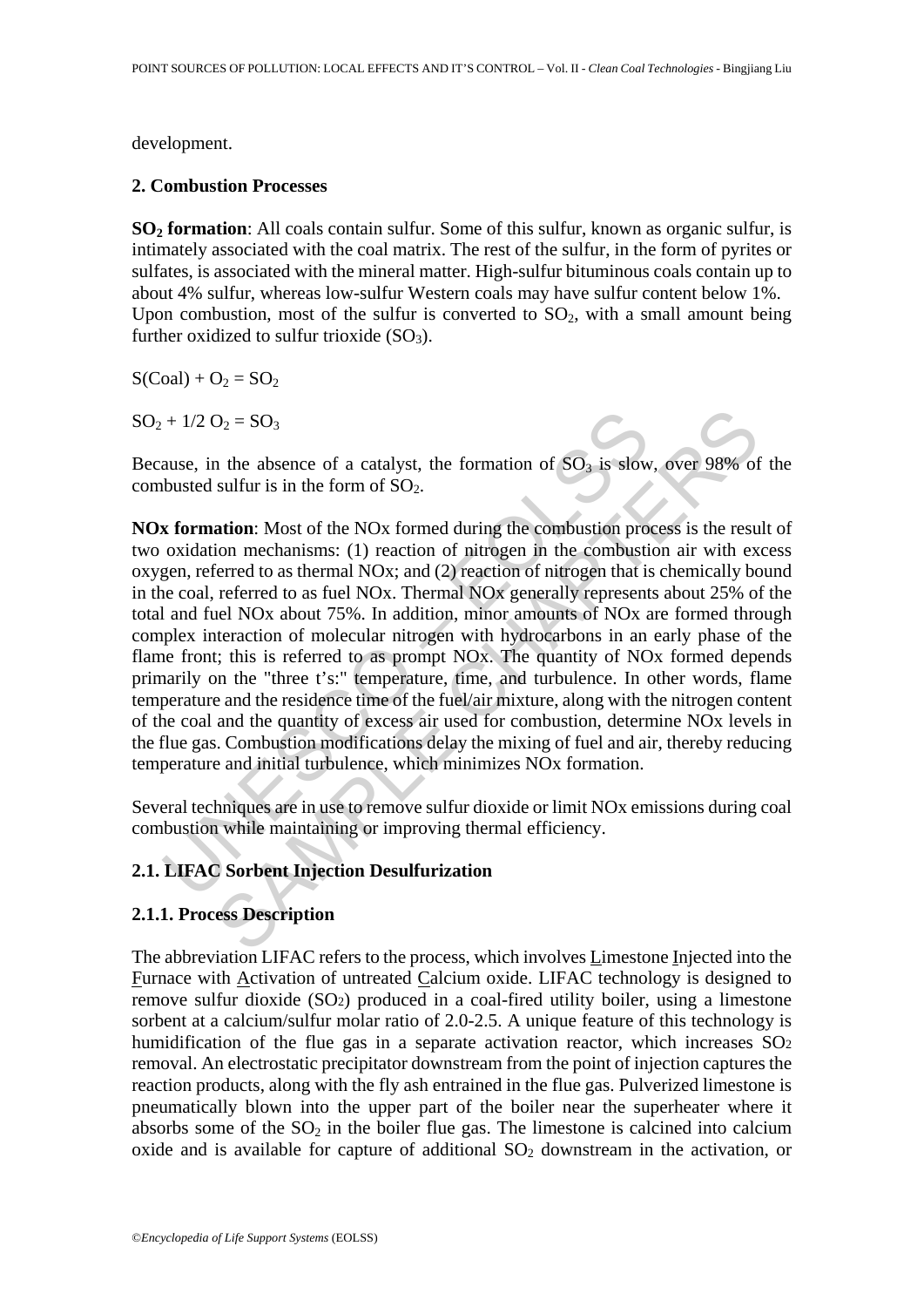humidification, reactor. In the vertical chamber, water sprays initiate a series of chemical reactions leading to  $SO_2$  capture. After leaving the chamber, the sorbent is easily separated from the flue gas along with the fly ash in the electrostatic precipitator (ESP). The sorbent material from the reactor and electrostatic precipitator are recirculated back through the reactor for increased efficiency. The waste is dry, making it easier to handle than the wet scrubber sludge produced by conventional wet limestone scrubber systems.

The technology enables power plants with space limitations to use high-sulfur coals by providing an injection process that removes  $75-85%$  of the  $SO<sub>2</sub>$  from flue gas and produces a dry solid waste product suitable for disposal in a landfill.

## **2.1.2. SO2 Removal**

Finely pulverized limestone (CaCO<sub>3</sub>) is injected into the furnace at a point where temperatures range from 1,800 to 2,000°F, which results in decomposition to lime (CaO), which is more reactive:

 $CaCO<sub>3</sub> = CaO + CO<sub>2</sub>$ 

About 25 percent of the  $SO<sub>2</sub>$  in the flue gas reacts with the lime to form calcium sulfite (CaSO3) and calcium sulfate (CaSO4):

$$
SO_2 + CaO = CaSO_3
$$

 $SO_2 + CaO + 1/2 O_2 = CaSO_4$ 

As a result the SO2 oxidizing, the flue gas also contains a small amount of sulfur trioxide (SO3), essentially all of which reacts with lime, yielding additional CaSO4:

 $SO<sub>3</sub> + CaO = CaSO<sub>4</sub>$ 

by pulverized limestone (CaCO<sub>3</sub>) is injected into the furnace<br>peratures range from 1,800 to 2,000°F, which results in decomposi<br>ch is more reactive:<br> $20s = CaO + CO_2$ <br>unt 25 percent of the SO<sub>2</sub> in the flue gas reacts with th verized limestone (CaCOs) is injected into the furnace at a point w<br>es range from 1,800 to 2,000°F, which results in decomposition to lime (C<br>ore reactive:<br>aO + CO<sub>2</sub><br>aP + tO<sub>2</sub><br>aP + tO<sub>2</sub><br>aP + to 5O<sub>2</sub> in the flue gas re The flue gas, containing the remaining 75 percent of the SO<sub>2</sub> plus unreacted lime, exits the boiler and passes through the furnace air preheater, after which the mixture enters the LIFAC activation reactor. This reactor is an elongated vertical duct equipped with spray nozzles at the top. A water spray humidifies the gas, converting the lime to hydrated lime,  $Ca(OH)$ <sub>2</sub>:

 $CaO + H<sub>2</sub>O = Ca(OH)<sub>2</sub>$ 

Further SO2 removal occurs through reaction with hydrated lime, yielding additional CaSO3:

 $SO_2 + Ca(OH)_2 = CaSO_3 + H_2O$ 

The flue gas leaving the activation reactor enters the existing ESP, where the spent sorbent and fly ash are removed. A portion of the solids is recycled to the activation reactor and the remainder is sent to a landfill for disposal. Figure 1 is schematic flow of the LIFAC process.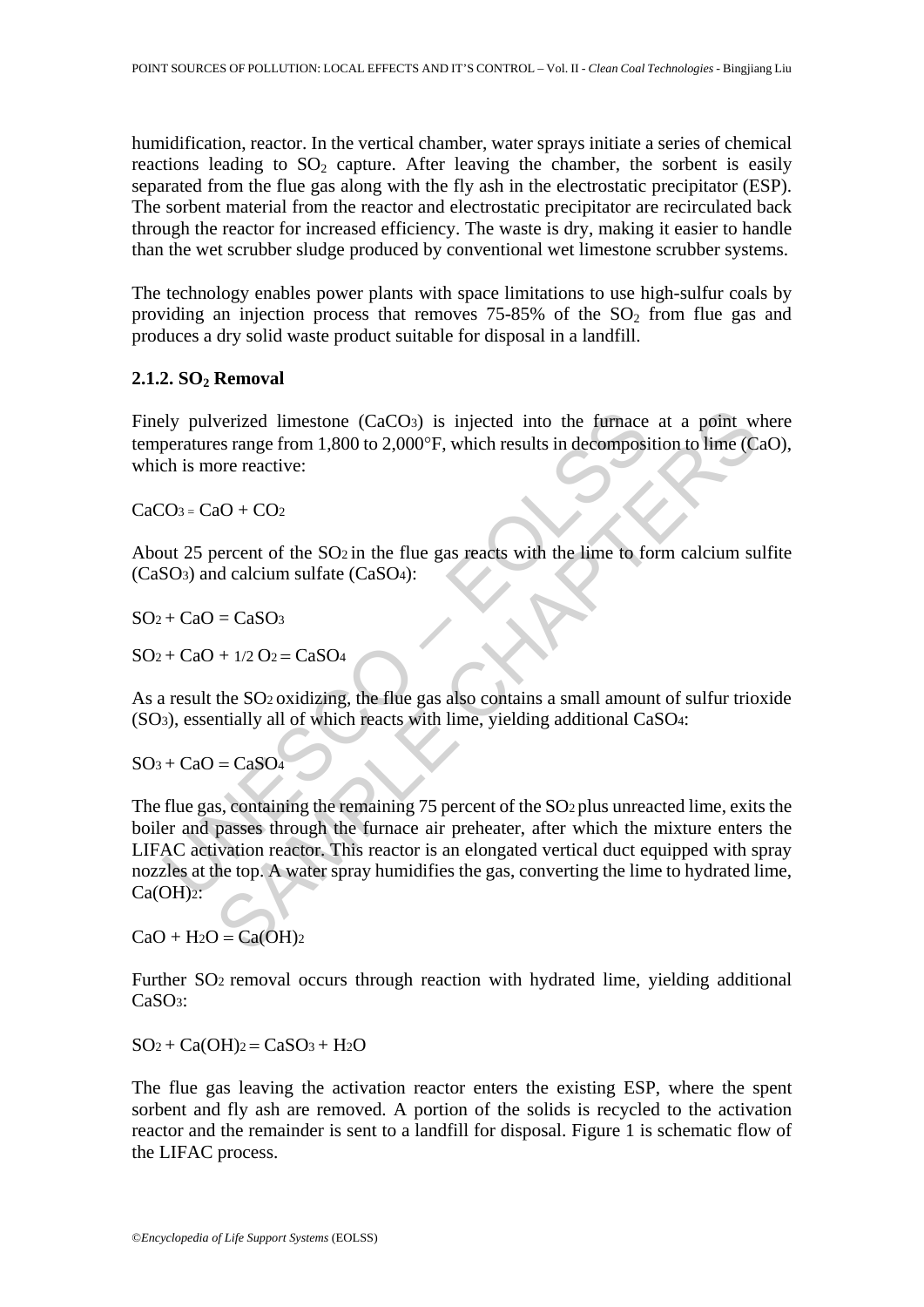

Figure 1: Schematic flow of the LIFAC process

### **2.1.3. Environmental and Economic Performances**

The SO removal efficiency can reach at least 70% for coal with sulfur ranging from low to middle, depending on the calcium/sulfur molar ratio. Other emissions, including particulates in the stack gas and solids in the water effluent are below well into local requirements as specified. The ash by-product does not require additional treatment before being disposed of in a landfill. The main advantage of LIFAC is its low capital cost, which makes it a retrofit option for moderate sulfur removal where regulations permit. But the levelized cost is relatively higher than traditional flue gas desulfurization.



A.nthony F. Armor (1997). Generation Technologies Through the Year 2005. Frank Kreith, Ronald E. West ed. CRC Handbook of Energy Efficiency. CRC Press. [This chapter reviews the status and likely application of competing generation technologies, particularly those with near-term potential]

Ian M. Torrens (1990). Developing Clean Coal Technologies. Environment. Vol 32. No.6. pp11-33.

The United States Department of Energy (1999). Clean Coal technology evaluation Guide (final Report). Volume 1. [This report presents environmental, economic and optional information on various clean coal technologies]

Tropical Report No. 21 of Clean Coal Technologies (2001). Coproduction of Power, Chemicals and Fuels. U.S. DOE. September 2001. [This report describes the production of synthesis gas (syngas) from coal, the production of electricity from combusting a portion of the syngas and conversion of the remaining syngas to high-value fuels and chemicals].